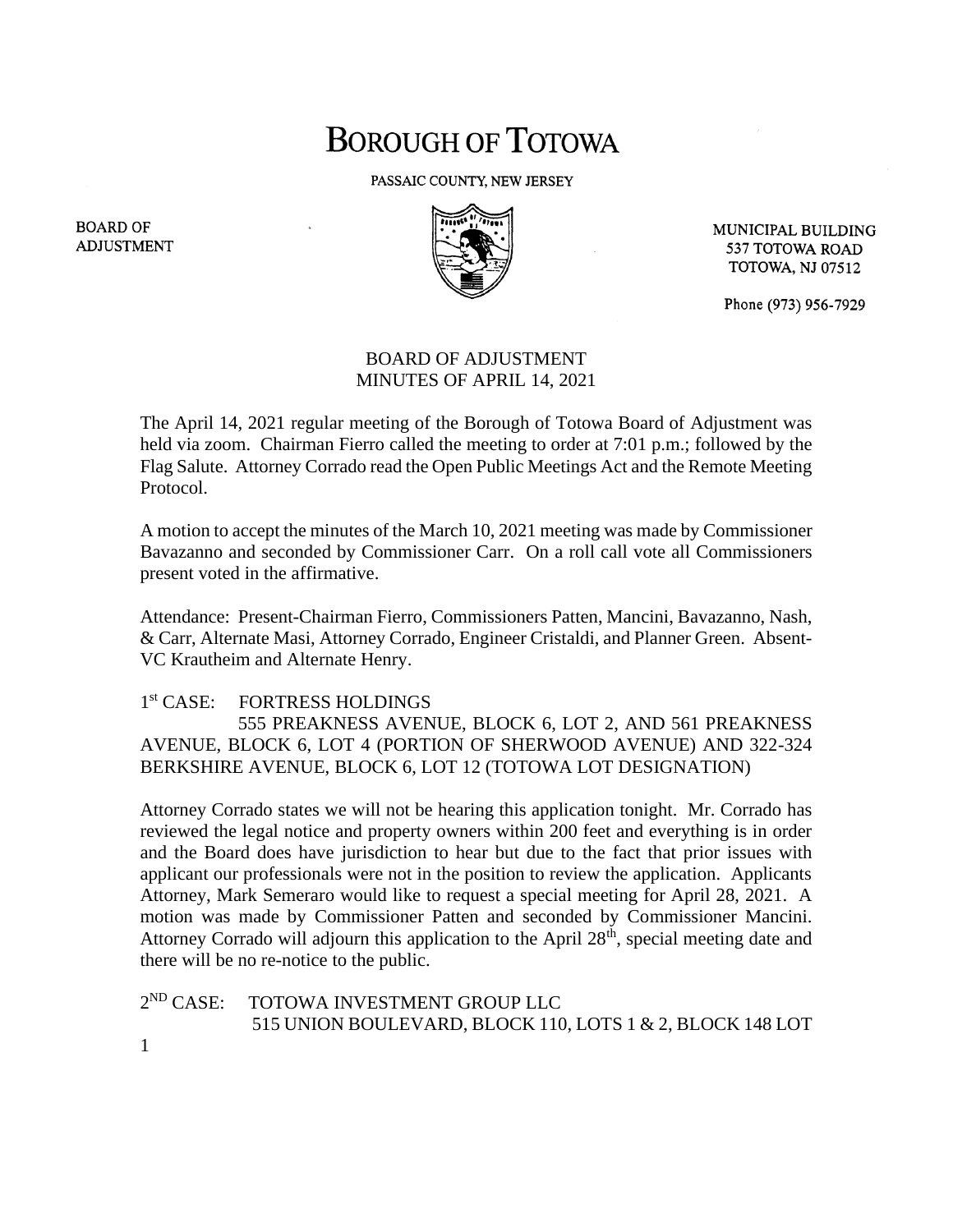The Applicant seeks a "D" variance and preliminary and final major site plan approval with related "C" variances in order to develop the property with a self-storage facility and constructing a 3-story mixed use building consisting of 32 residential units over retail space on the ground floor. Attorney Brian Alioa, business is at 2 Broad Street in Bloomfield, seeks preliminary and final site plan approval for 515 Union Blvd to develop the properties. There will be a self-storage on the second and third floor and rear section on 1st floor the first floor will be office and retail space which will be facing new Blvd there will be a construction of a three-story mixed use with retail space on the 1st floor and 32 apartments total on the second and third floor. The applicant also seeks reconfigure parking and circulation layout for the bank property and seeks to adjust the lot line and consolidate the remaining property into one lock which would create two lots. The new design will improve parking and flow there will be improvement to the landscaping and improvements to the facade landscaping lighting and parking surrounding the building. The current parking area proposed to construct will have a three-story mixed-use building with retail on the 1st floor and 32 apartments total on the second and third floor. Improvements to landscaping, buffer zones and lighting applicant will abide by all requirements for the above.

1<sup>st</sup> witness is Engineer, Patrick McClellan. Mr. McClellan was sworn in and considered an expert in his field by the Board. Mr. McClellan has prepared the site plans labeled exhibit A1 the existing plan is dated March 26, 2021 and consist of eight sheets. Lot 4, block 100 is the Wells Fargo property lot 1, block 100 is the vacant three story building as well as the Wells Fargo drive thru and block 148 lot 1 is parking. On sheet 2 the existing conditions plan intersection of Crews and Union Blvd. there is an existing enter an exit from Crews with limited parking and a drive aisle that continues through the site to the back of the building. The applicant plans to renovate the entire property shown on sheet three of site plan this has been modified so viewing would be easier to identify and will be labeled A-2 site dimension plan an if the new renovation date is April 14th 2021. The current property has three lots, the Wells Fargo lot known as lot 4 block 100 which the applicant is suggesting a slight lot line change from lot 4 and lot 1 to better circulate around the entire building. The second part of this subdivision is the removal of the existing lot line so one lot would be the Wells Fargo building and the second lot would be the existing structure plus the parking areas. The Wells Fargo lot will have a circulation around the building with no drive-thru window or exterior ATM with drive up purposes just a bank. They are proposing to combine the two driveways on Crews Street and close the driveway closest to Union Blvd, the two-way entrance on Crews Street and two-way traffic around all 4 sides of the bank have a right in and right out of new access on Union Blvd. There will be 38 parking spaces for the bank and landscaping along the front of the property and replacing of the curb and sidewalk along Crews Street and increase from 28 to 38 parking spaces where 44 are required.

The existing building, currently being renovated will have one Lane in and two lanes out on union Blvd no cut through on the two properties. Truck loading entrance will be at the rear of the building. The proposal of the new building will be the first floor to have office and retail space and mechanical rooms and the lobby Anne on the second and third floor will be a total of 32 apartments 22 one-bedroom units and 10 two-bedroom units. The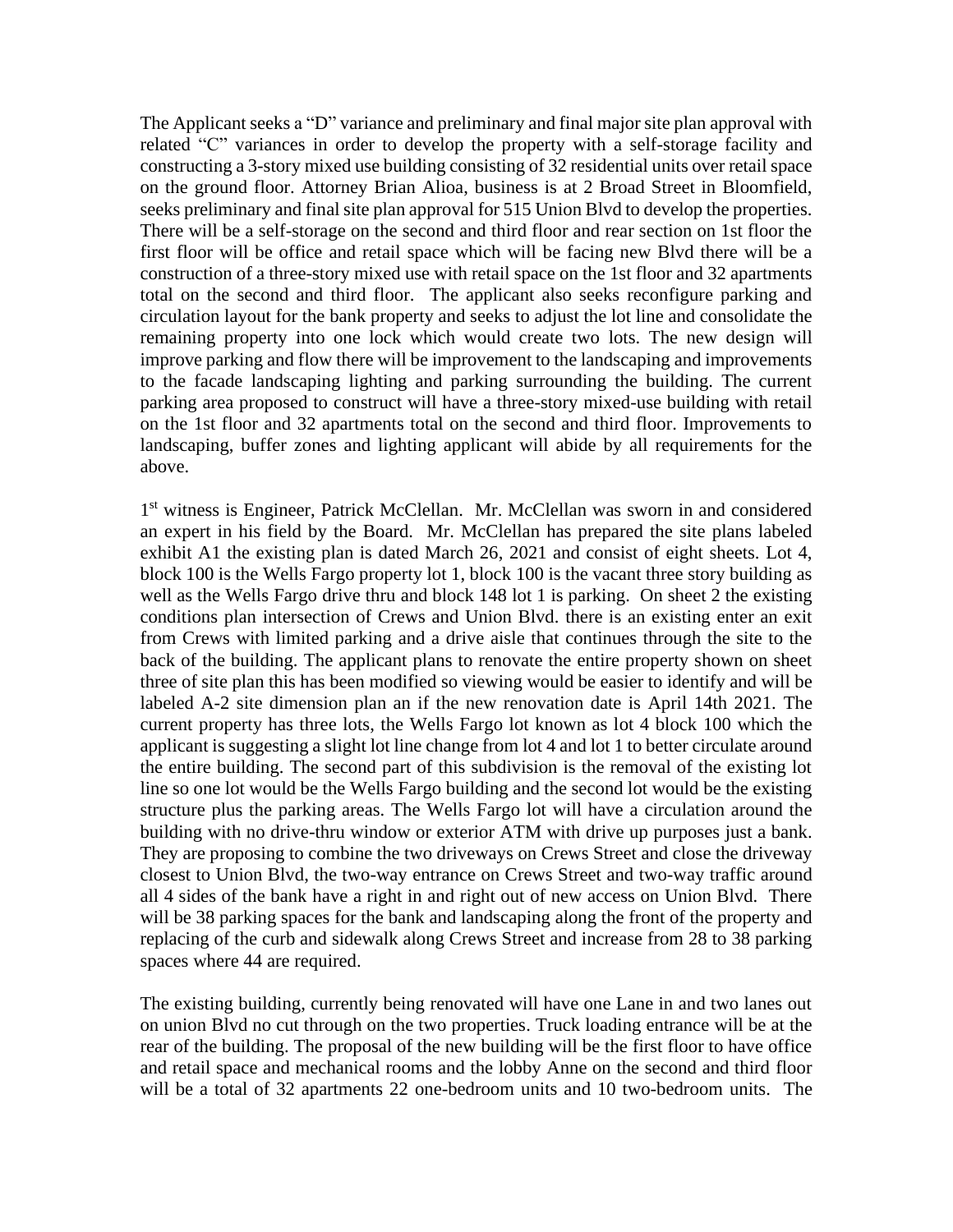applicant will modify access to Bogert street right now it's very wide the applicant plans to narrow the existing also there will be a sidewalk access to Bogert St. There are 62 parking spaces in rear of the property, proposing an easement to allow public access to the parking spaces facing the field for events at the ballfield. Commissioner Bavazzano asked if the existing Wells Fargo entrance and exit on union Blvd that the left turn coming out is very difficult and could be an issue with the amount of traffic created from the proposed application. The applicant would have to adhere to the requirements of the County because union Blvd is a County Road. The landscaping plan will consist of a 6-foot-high solid white privacy fence along Bogert St running along the sideline of lot 2 and then along the back of the remainder. If the homeowners are comfortable, they will replace any existing fence with the new fence or put them back-to-back whichever suits the homeowner's needs. Also, a row of arborvitaes trees will be planted which are usually 6 to 8 foot tall and then as they grow, they fill in. Commissioner Patten asked about the garbage and recycling being right next to the ballfield. The Applicant will have it screened in. Chairman Fierro asked if the homeowners have to give approval first before they put a fence up. They do not have to give approval, only have to let them know if they want an existing fence removes and replaced or they will put the new fence on the applicant's property.

Mr. McClellan reviews the Board planners report dated April 8, 2021.

 Page 3, section B-Variances-a D-1 variance is needed to operate the self-storage unit, a use variance is needed for the apartments on the  $2<sup>nd</sup>$  and  $3<sup>rd</sup>$  floor mixed use, a D-4 variance for the F.A.R. (which the new calculation is .732) and a D-6 variance for the stair bulkheads.

Page 4, section C-Variances

- 1. The applicant does not intend to ask for a variance for lighting.
- 2. The applicant will revise the variance for landscaping.
- 3. Variance for the number of principal building on lot
- 4. The mixed use is 31.8 from the residential zone and does not comply.
- 5. The applicant does not need the variance for sign compliance.
- 6. Variance needed for parking.
- 7. Variance needed for parking location.
- 8. Variance needed for parking visibility.
- 9. Three quarter of acre and will remain which is an existing non-conformity.
- 10. Variance needed for lot depth.
- 11. Variance needed for front yard setback.
- 12. Variance needed for side yard abutting a lot.
- 13. Variance needed for rear yard setback.

The non-conformities:

- 1. Require 300 feet lot width.
- 2. Maximum front yard setback.
- 3. Minimum side yard and setback abutting a lot of 50 feet.

Page 8, section Waivers & Exceptions

- 1. Waiver for fence height.
- 2. Waiver for light intensity-applicant will comply.
- 3. Waiver for off-street loading.
- 4. Waiver for residential parking.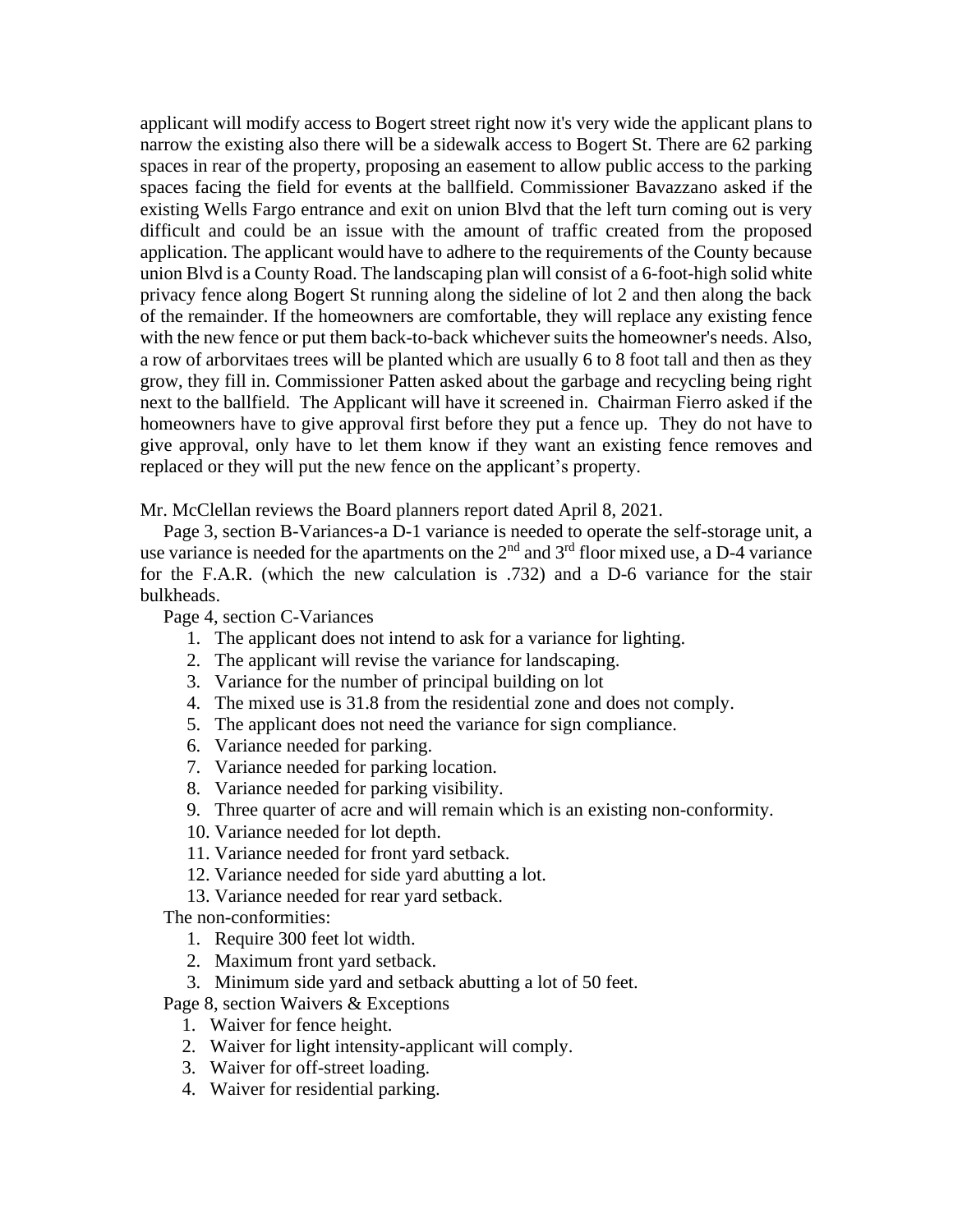- 5. Waiver for off-street parking.
- 6. Waiver for parking space size.
- 7. Waiver for the number of parking spaces-lot 1, block 100 has 132 spaces-lot 4, block 100 has 44 spaces and the new building will have 127 spaces.
- 8. Waiver for street address signage.

Pre-existing non-conforming conditions

- 1. Not one required because there is no loading or unloading.
- 2. None needed for bank and no on-site solid waste.
- 3. No recycling facility.

Comments, General-item 3 the applicant will revise and add the label.

- 11. Already testified to the F.A.R. at .732.
- 12. Applicant will correct.
- 13. Applicant will add the line item that is missing.
- 14. The correct height is 40.6
- 15. Applicant will comply and update on sheet 3.
- 16. This will be deferred to the Architect
- 17. The speed bump will be removed
- 18. This will be deferred to the Planner

Parking & Circulation

- 19. The traffic engineer will provide testimony
- 20. The Applicant will update
- 21. This will be deferred to the Traffic engineer
- 22. Snow storage or removal
- 23. The Applicant will make the revision
- 24. There are 62 parking spaces in that easement
- 25. The Traffic engineer can prepare an exhibit for submission

Architecture-This will be deferred to the Architect.

Lighting

34. Security level lighting from dusk to dawn and will follow the towns ordinance.

- 35. The Applicant will correct
- 36. The Applicant will correct
- 37. This will be deferred to the Architect

38. This was addressed in the Engineers letter

Landscaping

- 39. The Applicant will make the change
- 40. The Applicant will resolve
- 41. The Applicant will amend the plan with better shrub choice
- Trash & Recycling will be deferred to the Architect.

Signage will be deferred to the Architect.

Details

 46 – 49. The Applicant will need to add additional details on the plans, the fence will be white unless the Board has an objection.

Mr. McClellan reviews Board Engineer Cristaldi's letter dated April 12, 2021. On section B number 4 they will revise, and number 6 will be updated. Items 7 to 14 have been addressed on the plan. Mr. Cristaldi would like to know what is the access path to go from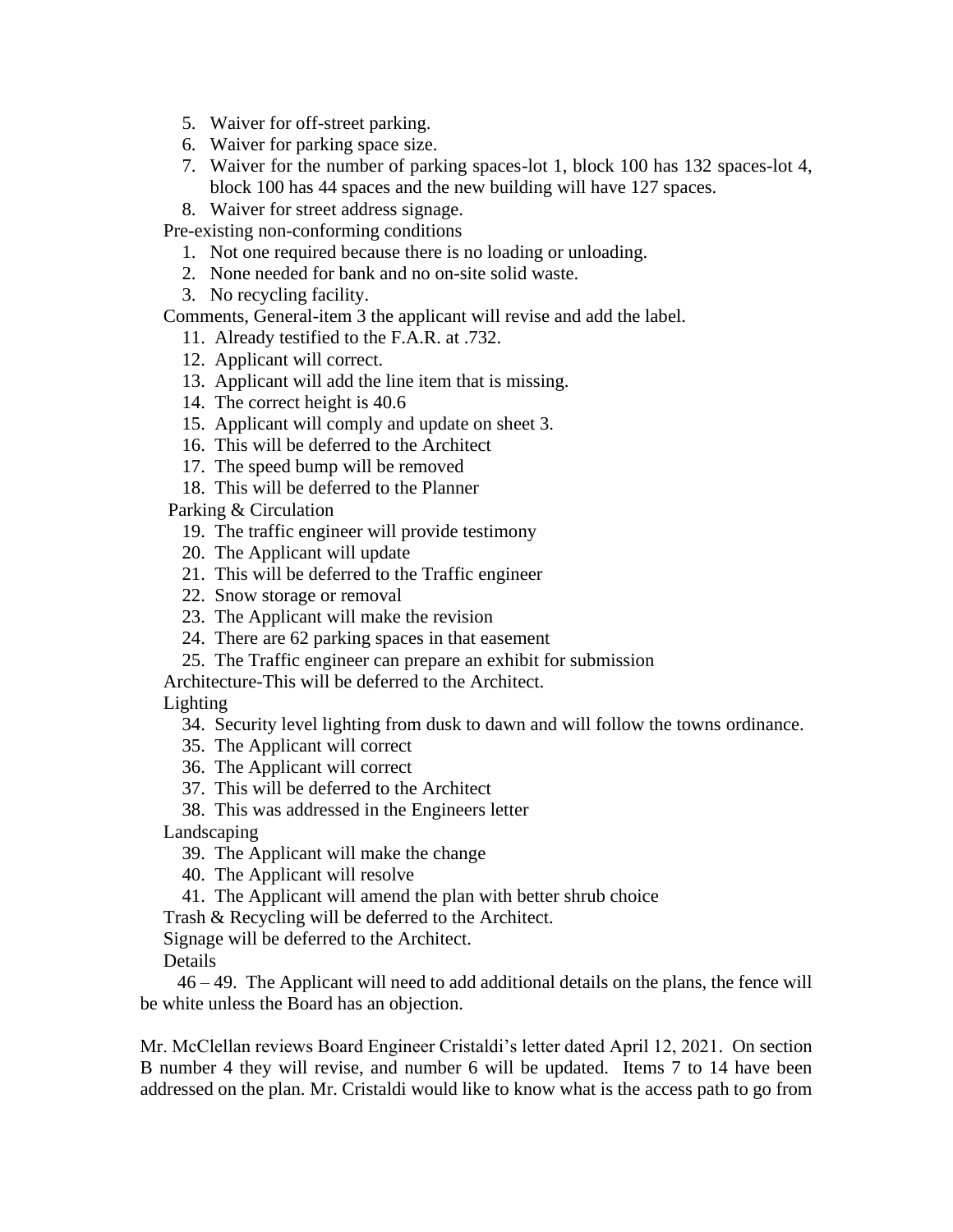the angle parking to the field. The easement is memorializing that. The Applicant has been in communication with the Totowa Borough Council. Mr. McClellan has taken some pictures of the parking spaces. Exhibit A-3.1 is a picture of his car parked in an angle parking space with plenty of room. Exhibit A-3.2 is the same parking space but the back of his vehicle to show he still has room before the end of the faded white line. Exhibit A-3.3 is an additional picture on an angle space facing Bogert. Exhibit A-3.4 is a picture of an angle space facing the ball field. Exhibit A-3.5 is a picture of the same spot but overhang to front. Noted on the plans on the pavement notes that the existing paved surfaces shall be milled and resurfaces and the existing curb and sidewalk along Crews Street and Bogert Street will be replaced. Commissioner Mancini asked about the lighting. The lighting will be LED with hardly any impact on the residents on Bogert.

Architect Anwar Alkhatib, business address is 151 West Passaic Street in Rochelle Park was sworn in by Attorney Corrado. Mr. Alkhatib has prepared the Architectural drawings dated March 26, 2021. Exhibit A-4, which is 7 pages if the rendering of the existing building. In 2016 the Applicant was granted building permits. The building will be stone veneer and they will be adding a canopy at the entrance of the building with decorative lighting. The floor plan consists of a self-storage unit at 33 thousand square feet and will be divided on the first floor with a center corridor and retail/office use along Union Blvd. There will be a loading door to the self-storage area to the back of the building. The second floor will be self-storage and the third floor, which is the roof, will have a self-storage area. The elevation of the building shows the canopy and wall mounted signs. There is no change of the building just adding a canopy which will be steel covered with stucco and the color will match the existing building. The new wall mounted lights will match the mixed-use building lights. The canopy's will be metal with fabric. The building signage will be filed under a separate application, they just put it on the plans to get an idea.

The mixed-use building, which is the proposed new building, will consist of 3 retail spaces with no more that 2 thousand square feet each and a residential lobby with access from the back of the building not Union Blvd. The second floor will have sixteen units mixed of five 2-bedroom units and eleven 1-bedroom units per floor. The roof will only have mechanical units with an access stair. The building will have brick with black lighting fixtures and the storefronts will be aluminum and glass. The canopy's will be black metal. Mr. Alkhatib reviews the Board planner report. Exhibit A-5 show a white box that is small, this is the bulkhead view form the other side of Union Blvd. If you were closer to the building, you would not be able to see this. All the mechanical units will not be visual because the parapet is 4'6 and the highest unit is 4'. There will be five affordable units, one 1-bedroom and four 2-bedroom units. Commissioner Patten asked about the storage building and if there will be a freight elevator for the first, second and third floors. There is no plan for an interior alteration that will be submitted by self-storage owner. Commissioner Patten would like to know if they do need that, then they would have to extend the roof height. Commissioner Patten asked about the new 3-story building being constructed in the existing parking lot and feels that 32 units is a bit excessive and would like to see if they would consider reducing units to 24. The proposed 32 units are mostly 1-bedrooom units, and the Applicant would need to address a reduction. Attorney Aloia feels 32 units are not excessive for the size lot. Commissioner Bavazzano agrees with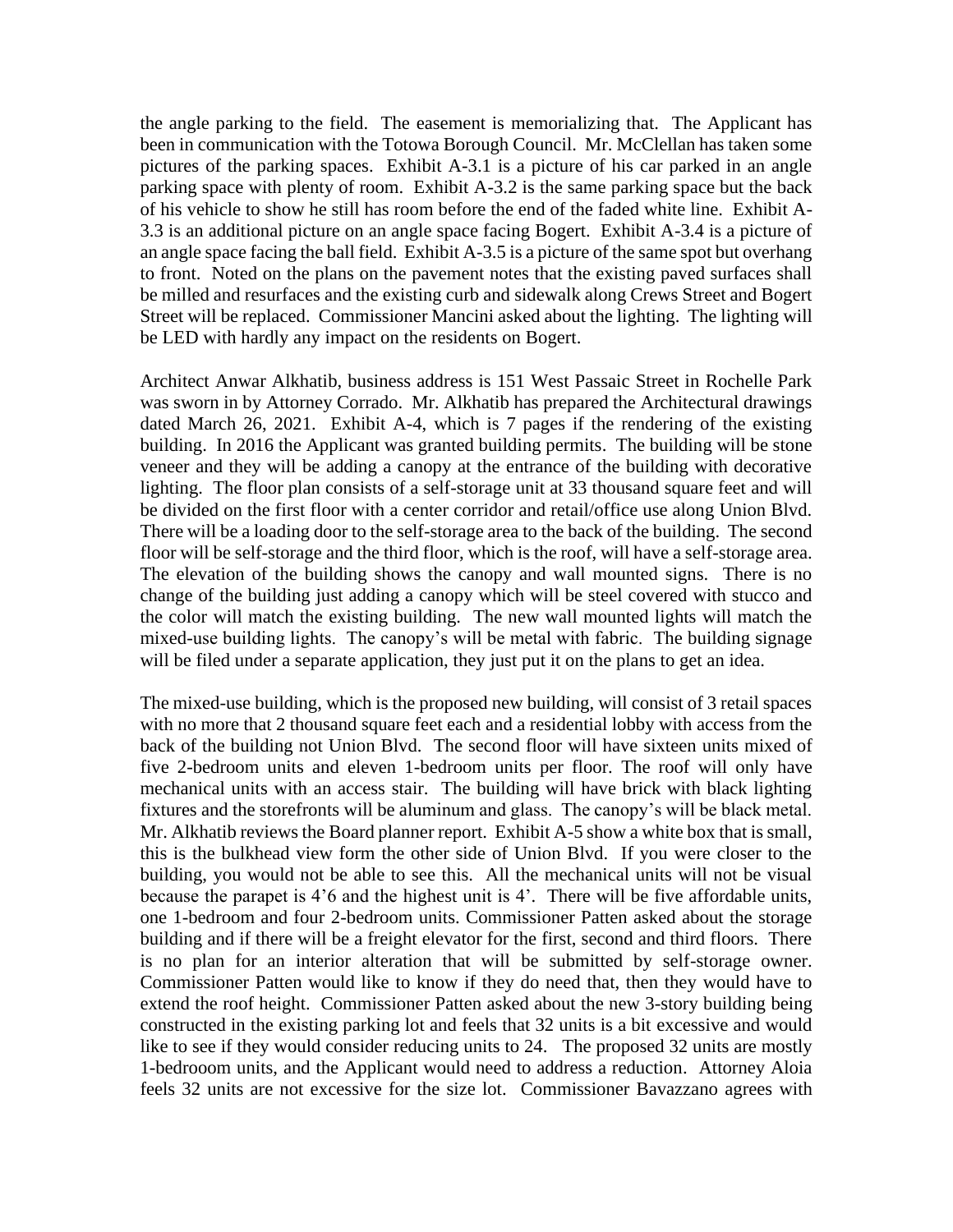Commissioner Patten that the application would be better if the units were reduced. Chairman Fierro states less units would lessen the traffic impact. Commissioner Mancini feels the traffic on Union Blvd is a problem and this would just increase it more. Planner Green states the fabric color on the awnings stated bronze for the color, but that is not part of the ordinance, the Applicant will comply with the town's ordinance. Planner Green would like to know how the storage unit windows will be covered so the residents will not see boxes and unorganized spaces. There is no plan yet, but the owner of the storage units can address that. Planner Green asked about the 3D view from Union Blvd and if the third floor is stepped back. The floor is flush, and the roof has an overhang. Planner Green would like the signage to be removed from the plans and when the signage is needed, they will have to come in front of the Board for approval. Planner Green suggested the location of the trash facility for the apartments to be moved to the mechanical/electrical room as a solution. Planner Green also suggest a picture to be taken from a second floor on Bogert Street to see how the roof looks from there view. Commissioner Pattern would like to see the number of units reduced to eight 2-bedrrom units and sixteen 1-bedroom units which would total 24 units instead of 32. Commissioner Patten says the front elevation of the storage building if they will be adding three entrance ways with a walkway. There will be access from the corridor and front on Union Blvd with a walkway into each.

David Ellison, Owner of the self-storage investment and development company, was sworn in by Attorney Corrado. Mr. Ellison's place of business is located at 4408 Forest Drive, Suite 350 in Colombia, South Carolina 29206. The self-storage hours will be 9:30 A.M. to 6 P.M. Monday thru Friday and 9 A.M. to 5:30 P.M. on Saturday and closed on Sunday. There will be access for tenants from 6 A.M. to 10 P.M. by keypad. The windows will be tinted or metal panel partitions will be added on the exterior windows. There will be 10 to 15 parking spaces and would generate 30 trips per day. Commissioner Patten would like to know if there will be any outside storage. There will only be interior units for climate control. There are two existing elevators that are un-usable, there will be a new shaft or used the existing shafts for new elevators. There is an extensive list of what can be stored in the units.

Traffic Engineer, Craig Peregoy, was sworn in by Attorney Corrado and his place of work is located at 245 Main Street in Chester New Jersey. Mr. Peregoy is the owner of Dynamic Traffic. Mr. Peregoy has done a traffic impact study and the traffic counts with existing access points of the bank and the main property and took counts of the intersection of Crews and Bogert Street and on the back on Peterson Street. This study was done in 2018 and have increased with the NJ DOT's growth rate. They projected how much traffic the project is going to generate by using the ITE trip generation manual. The self-storage is one of the lowest traffic volumes and the residential apartments are also low traffic volume. Mr. Peregoy feels that the reduction the Board is requesting would not make much difference in the traffic numbers. This application actually reduces the trip generation with the use than if this was a commercial building. Commissioner Bavazzano states the car wash up the street on Union Blvd causes a lot of traffic which backs up on the Blvd. Commissioner Patten questions page 8 of the report that on a Saturday it states 18 cars going in and 12 going out, wouldn't that need to be the same number. That number is for the peak hour and the remainder of cars might leave after that peak hour. Commissioner